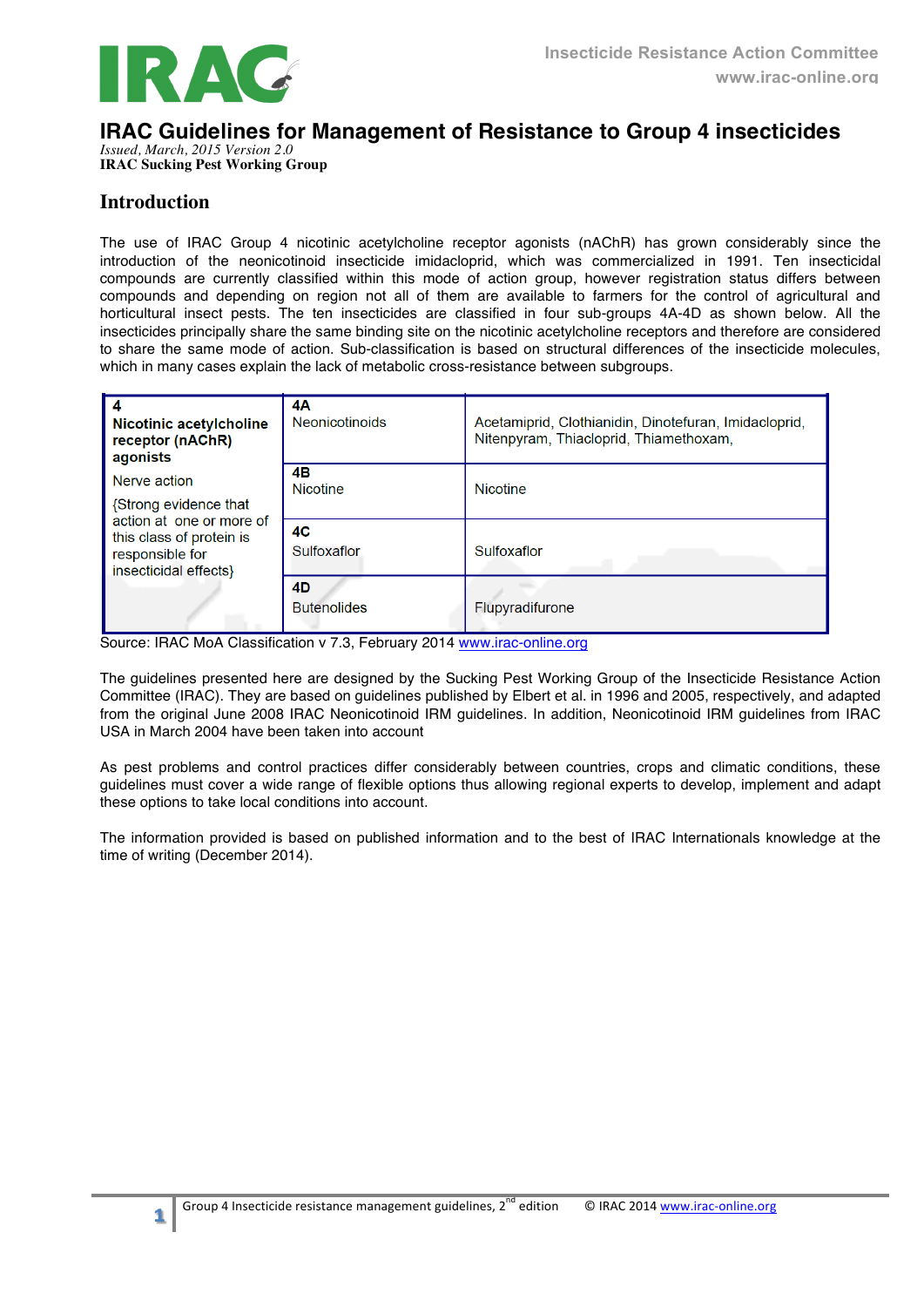

# **Status of Resistance to Neonicotinoids**

Several of the insect pests which are the prime target for Group 4A neonicotinoid insecticides have been shown to have the potential to develop resistance. The following table indicates the current known status of Group 4 resistance in the different subgroups as of December 2014.

As new findings come available and are published, the information in this table will change. IRAC declines responsibility for the performance of individual products based on this list, since these findings are usually linked to specific geographic regions, and new resistance mechanisms may evolve with time. For latest information please contact IRAC directly via the website

| <b>Common Name</b>          | Species                                                 | Region<br>resistance | <b>Host Crop</b>                       | Form of<br>resistance        | Sub-groups affected<br>by group 4                      | Reference                 |
|-----------------------------|---------------------------------------------------------|----------------------|----------------------------------------|------------------------------|--------------------------------------------------------|---------------------------|
|                             |                                                         | reported             |                                        |                              | resistance                                             |                           |
| <b>Cotton Jassid</b>        | Amrasca<br>bigutalla                                    | India                | Cotton                                 | Unknown                      | 4A - Confirmed<br>4C - Unknown<br>4D - Unknown         | Kshirsagar et<br>al, 2012 |
| Cotton aphid                | Aphis gossypii                                          | North East Asia      | Vegetables                             | <b>Target Site</b><br>(R81T) | 4A - Confirmed<br>4C - Unknown<br>4D - Unknown         | Hyun-Na Koo<br>2014       |
| Potato psyllid              | <b>Bactericera</b><br>cockerelli                        | USA & Mexico         | Potato                                 | Unknown                      | 4A - Confirmed<br>4C - Unknown<br>4D - Unknown         | Chavez et al.<br>2010     |
| Tobacco<br>whitefly         | Bemisia tabaci<br>(adults & pupae)                      | Global               | Vegetables,<br>Soybean,<br>Ornamentals | Metabolic<br>(CYP6CM1)       | 4A - Confirmed<br>4C - Unaffected<br>4D - Unaffected   | Nauen et al,<br>2002      |
| Asian citrus<br>psyllid     | Diaphorina citri                                        | <b>USA</b>           | Citrus                                 | Unknown                      | 4A - Confirmed<br>4C - Unknown<br>4D - Unknown         | Tiwari et al,<br>2011     |
| Mango<br>leafhopper         | Idioscopus<br>clypealis                                 | South Asia           | Mango                                  | Unknown                      | 4A - Confirmed<br>4C - Unknown<br>4D - Unknown         | Elbert et al,<br>2008     |
| Small brown<br>planthopper  | Laodelphax<br>striatellus                               | Asia                 | Rice                                   | Unknown                      | 4A - Confirmed<br>4C - Unknown<br>4D - Not registered  | Ma et al,<br>2007         |
| Colorado<br>potato beetle   | Leptinotarsa<br>decemlineata                            | North America        | Potato                                 | Unknown                      | 4A - Confirmed<br>4C - Unknown<br>4D - Unknown         | Olson et al,<br>2000      |
| Green peach<br>aphid        | Myzus persicae                                          | Europe               | Peach                                  | Target site<br>(R81T)        | 4A - Confirmed<br>4C - Confirmed<br>4D - Confirmed     | Bass et al,<br>2011       |
| <b>Brown</b><br>Planthopper | Nilaparvata<br>lugens                                   | Asia                 | Rice                                   | Metabolic<br>(CYP6ER1)       | 4A - Confirmed<br>4C-Unaffected<br>4D - Not registered | Bass et al.<br>2011       |
| Glasshouse<br>whitefly      | <b>Trialeurodes</b><br>vaporariorum<br>(adults & pupae) | Europe               | Protected<br>Vegetables                | Unknown                      | 4A - Confirmed<br>4C - Unknown<br>4D - Unknown         | Gorman et al,<br>2007     |
| Damson hop<br>aphid         | Phorodon<br>humuli                                      | Europe               | Hops                                   | Unknown                      | 4A - Confirmed<br>4C - Unknown<br>4D - Unaffected      | Nauen et al.,<br>2015     |

Status December 2014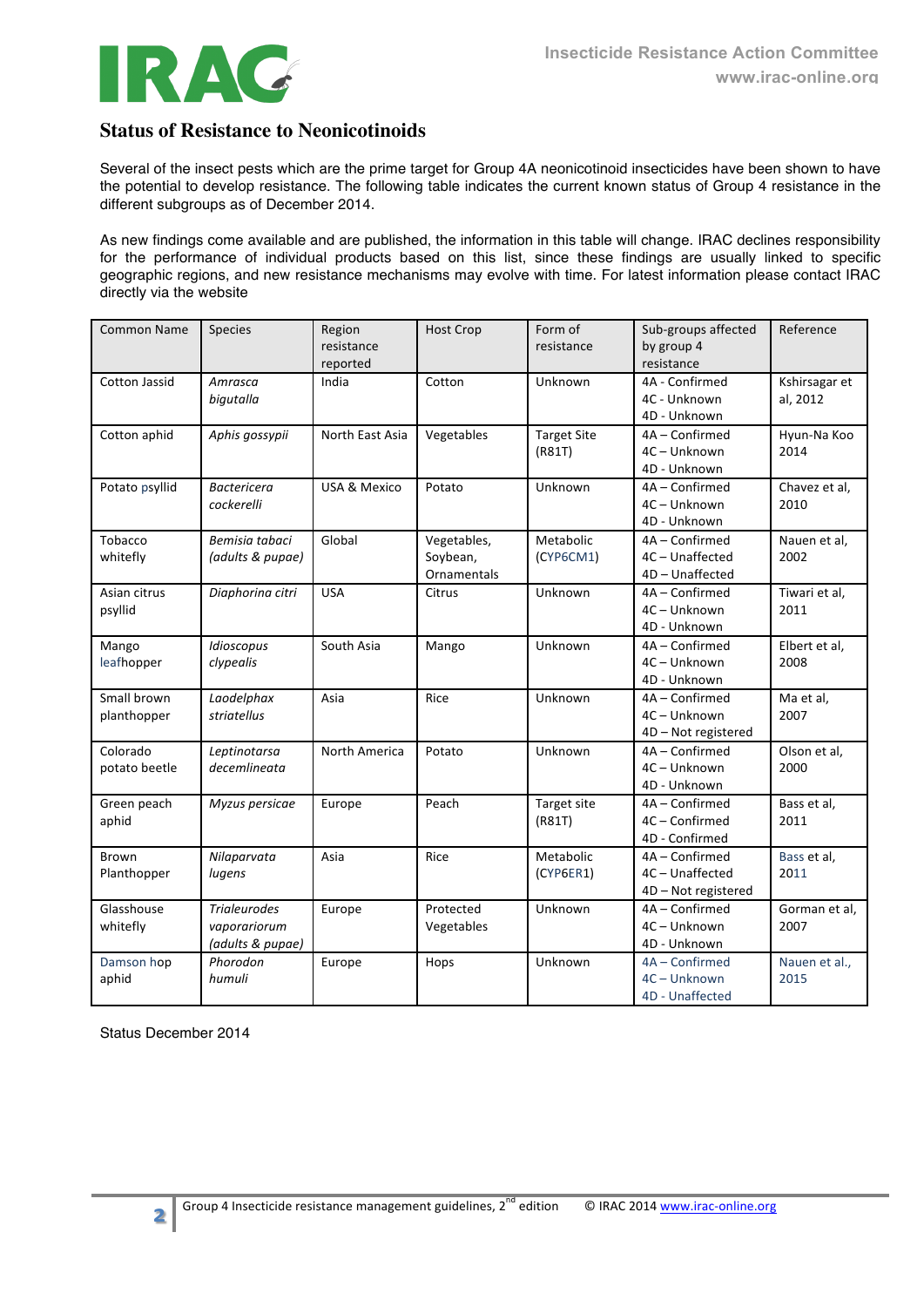

# **Guidelines for use of Group 4 nAChR insecticides and resistance management**

#### 1. **Always use products at the recommended label rates and spray intervals with the appropriate application equipment**.

Group 4 insecticides used at rates higher or lower than recommended on the label can result in resistance and/or unwanted effects on non-target organisms and the environment. Always make sure that all the spray equipment is in good condition and that there is no blocking of nozzles or filters as this results in incorrect rates.

#### **2. Rotation of insecticide Groups acts against rapid selection of resistant populations**.

By diversifying the mode of action used in the crop cycle, the farmer is avoiding prolonged selection for one resistance mechanism. Carefully planned rotation of active ingredients from different mode of action groups provides the best option for minimizing resistance development. Sufficient intervals should be left between applications of active ingredients with the same modes of action. When spraying a product to control a multi-generation pest, the choice of insecticides in the rotation strategy needs to allow for follow up applications with other active ingredients enabling the farmer to prevent season long exposure of the target pest to a single chemical group or mode of action. Adopt a window strategy by limiting Group 4 treatments onto one generation of the target pest, and switching to other modes of action in the subsequent generation. Avoid using Group 4 compounds for more than 50% of the total crop cycle

The unique systemic properties of certain members of the nAChR chemical class allow these products to be applied either directly to the soil, as a seed treatment or as foliar spray. This also needs to be taken into account when planning chemistry rotation in order to prevent resistance developing and it is recommended to use an effective foliar product with different mode of action after the use of a Group 4 compound as either a seed treatment or a soil application.

In many countries, the IRAC Group class number is now given on the label of the product. It can also be found on the MOA Classification published on www.irac-online.org

#### **3. Use suitable rotation partners for Group 4 nAChR insecticides**.

An extensive range of insecticides with different modes of action which can be used as rotation partners for Group 4 insecticides, are available to the farmer. Advice on suitable rotation partners can be obtained from IRAC's mode of action classification available here. Local rotation strategies should be developed according to the insecticides registered for the particular use in question and commercially available to the farmer. Other factors which need to be considered include: the crops grown in the agrisystem, prevalent refuge crops, the insect pest complex, seasonal distribution and resistance profiles of the target insects, together with occurrence and relevance of beneficial organisms. When using mixtures containing a Group 4 compound as one of the components, always use the full recommended rates of the individual active ingredients. The use of mixtures whether as a premix or tank mix, containing two effective active ingredients with different modes of action is becoming very popular either to increase the spectrum of insect pests controlled or to prevent the development of resistance. More and more mixtures containing both a pyrethroid and a Group 4 insecticide are being used against difficult to control insect pests. The use of such mixtures in any form is not recommended if the target pest is already resistant to one of the modes of action in the mixture! Do not develop an over reliance for a specific mixture as this can result in selection for multi-resistant populations which are very difficult to control. When using mixtures always be sure to change the active ingredient combinations and not to repeatedly use only one mixture of the same active ingredients or modes of action within a single cropping cycle.

#### **4. Rotation of subgroups 4A, 4C and 4D**

Successive generations of a pest should not be treated with compounds from the same Mode of Action Group. In the absence of other alternatives it may be possible to rotate compounds between sub-groups if it is clear that crossresistance mechanisms do not exist in the target populations. Compounds from subgroups 4A, 4C and 4D are chemically distinct, and evidence based on current resistance mechanisms indicates that the risk of metabolic crossresistance is low. If there are no other alternatives, compounds from groups 4A, 4C and 4D may be rotated in situations where cross-resistance mechanisms are known to be absent in the insect population to be treated. Group 4B (Nicotine) is no longer widely used in commercial agriculture, and thus is not considered in this document.

#### **5. Using insecticide mixtures**

IRAC has issued a statement and a leaflet for the use of insecticide mixtures. In principle any two insecticides from the same Group should not be tank-mixed or co-formulated as a means to manage resistance.

#### **6. The use of Group 4 insecticides against different pests in the same crop**.

Multiple uses of different Group 4 insecticides against more than one pest species in the same crop is feasible but needs at the local level, to take into account the pest populations dynamics, overlapping of the various species, their relative importance and each species' potential risk for developing resistance. When two species appear simultaneously always use the recommended rate for the more difficult to control species. When they appear independently at different crop stages then always use the individual recommended rate for each species.